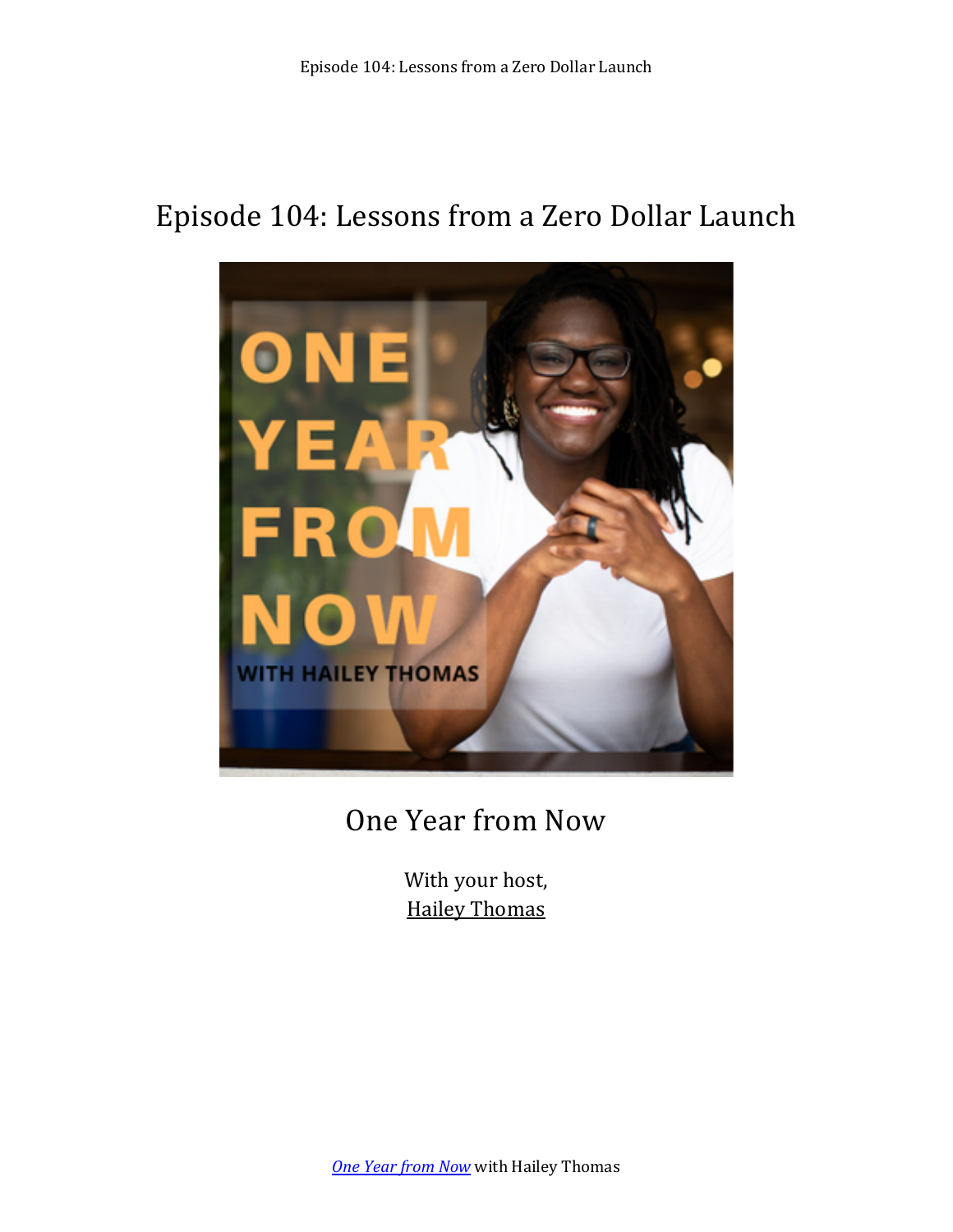There's no right way for growing an online business and honestly, me and my guests are more than fine with that. I'm Hailey Thomas, and this is the podcast that lets you be a fly on the wall for candid conversations and mini lessons through a variety of online entrepreneurs who are growing their businesses based on their own visions. We are on a mission to normalize and laugh about the behindthe-scenes truth of achieving a new level of success in your business. This is One Year from Now.

## 00:48

Hello, hello, welcome to this episode of the podcast. I have a nice, short episode for you. At least I think it'll be short on this end of recording, I might have more to say than I think I do. We'll see. But I have a short episode planned for you. This episode is about the \$0 launch that I had in March. Cue gasps, cue pearl clutches. An internet person, a business coach, talking about not just a low launch, a \$0 launch. So, a couple of weeks ago, I held a live session— You'll be listening to this probably middle or end of April. About two or three weeks ago, I held a live session and invited my email list and the audience have on Instagram to come and I basically held a masterclass on how I created the result of a \$0 launch.

# 01:50

And I did this, and I'm talking about this, for a couple reasons. One, I'm bringing this to you on the podcast because several of you wanted to come and couldn't get the time right or it just didn't work for your schedule, and because I wanted to keep the conversation open and candid for myself and for all that participated, I'm not making the recording of that public. So, this episode is a recap of the biggest learnings, my biggest takeaways, and some of the things that we shared in that conversation, but I'm not sharing that particular conversation publicly. I am sharing it with my Residents in cohort one, so they have that, but not publicly, I'm not publicly making that available.

# 02:34

The other reason I'm sharing this and having this conversation is for you and for me, personally. I experienced such significant transformation from this failure and I want to— I mean, I'll talk about how much I evaluated it and talked through it and cried through it and all the emotions that I feel, but I want to encapsulate this moment of my career. I want to capture this via the podcast, like I capture most things via the podcast, because I can see it so significantly as an infliction point to my growth and to the success that I know I'm going to have later. So, for me, part of this is just chronicling this experience, but also for you.

## 03:24

You are in business, right? You read variations of— I'll call it "success porn," where it's lots of stories about overnight successes and \$100k launches and varying levels of stories about people being very, very successful. I come across fewer stories— and to be fair, I love those stories. I love them. Sometimes, they really keep me pushing forward and are inspirational. And this is not to say like, "Those stories are BS," because like, I had \$100,000 launch my very first launch of this product. So, like, it happens, it absolutely does. People create that result, and I love those stories, but I want to also share the stories of \$0 launches, because they're just as important. And I think they end up being more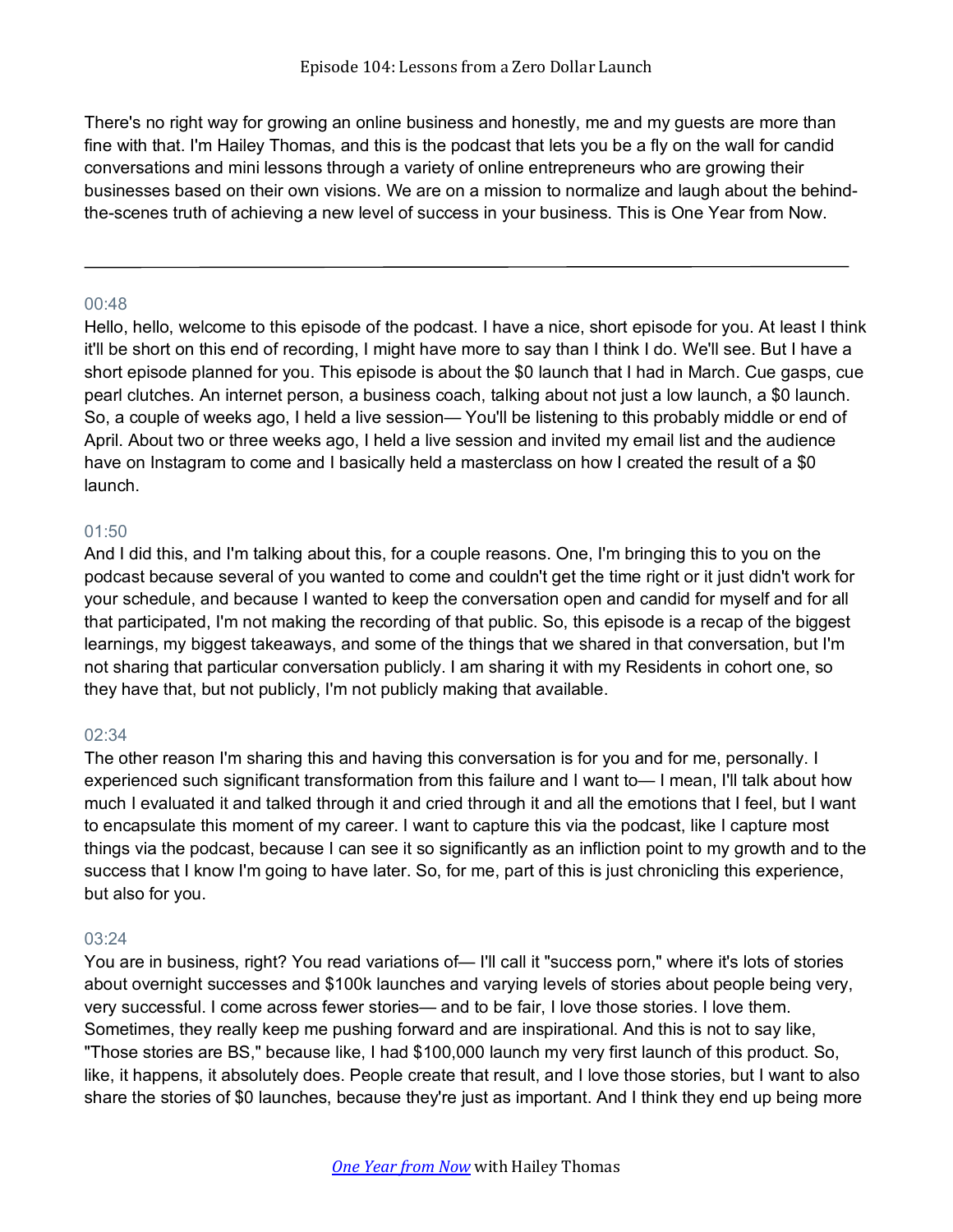profitable in terms of what is learned than successful launches. I truly believe that, so I'm sharing this to chronicle it for myself.

#### 04:23

I'm also sharing it for you, for your growth, that you might take from it not, "How do I avoid the fate that Hailey succumbed to?" It's not that. It's that I want you to have what I have, which right now, on this side of it. zero doubt that I'll be making a million dollars sooner than later. And zero doubt that I am capable of transversing any amount of doubt, failure, chaos, failed plans, like, I can manage my emotions through all of that. I can manage my businesses through all of that. And it is a blow to my ego, perhaps, but certainly not a blow to my self-concept as a successful entrepreneur. And because all those things are so sturdy and so rooted in place, it doesn't feel good, that's for sure. But it also is not ruinous to my credibility, to me financially, to the business or that model. And we're gonna get into it, but I just want to be an example of what is also possible, not just \$100k launches, but also \$0 launches.

#### 05:36

I think the thing that— and again, we'll get into this— that I want to hit home before we start, is responsibility. Very often, we use responsibility against ourselves. Like, the concept of being responsible, it usually means that you are in trouble. But I love responsibility, or agency might be a better way to say this. The biggest thing that this launch has done for me, is allowed me to truly be responsible for myself and for my business and for my own success in ways that— I'm pretty much about radical responsibility, and pretty much thinking, "How did I co-create this result? How did this happen?" But this just added so much depth. When I asked myself, "How did I create the result of a \$0 launch of a product that already has done 100k?" After five years of being in entrepreneurship, I've cashed in-hand over half a million dollars at this point. I've had, I think six business ventures at this point that I have started, sold, continued to run, closed down. Like, I am not new to entrepreneurship, I'm not new to online business. And so, the idea that this would happen to me, versus I created this result is like, that's just not how that works, right?

## 06:59

On the same, kind of the same side of that coin, if I am to take responsibility for my failures, then I had better also take responsibility for my successes. So, this failure has also allowed me to see, "Oh, I also created all of the results that I had, they did not magically happen to me. I didn't, as a fluke, create half a million dollars over the last five years. I didn't, as a fluke, successfully sell these businesses." None of this was an accident. And again, all of this, the responsibility, adds so much richness and so much agency to my entrepreneurial experience, because I'm not like, "I don't know how that happened. I don't know if I can do it again." No, I know how I failed. And I know how I've succeeded, which means I can do it again. And this is the level that sounds good, but like if you truly believe that, the whole world is yours truly. When you really believe that you create all of your results, the ones you want and the ones you don't want, and you have the tools to be able to comb through those results and figure out how you created them, so you can make more, you have the building blocks to every entrepreneurial venture you ever want to create, ever.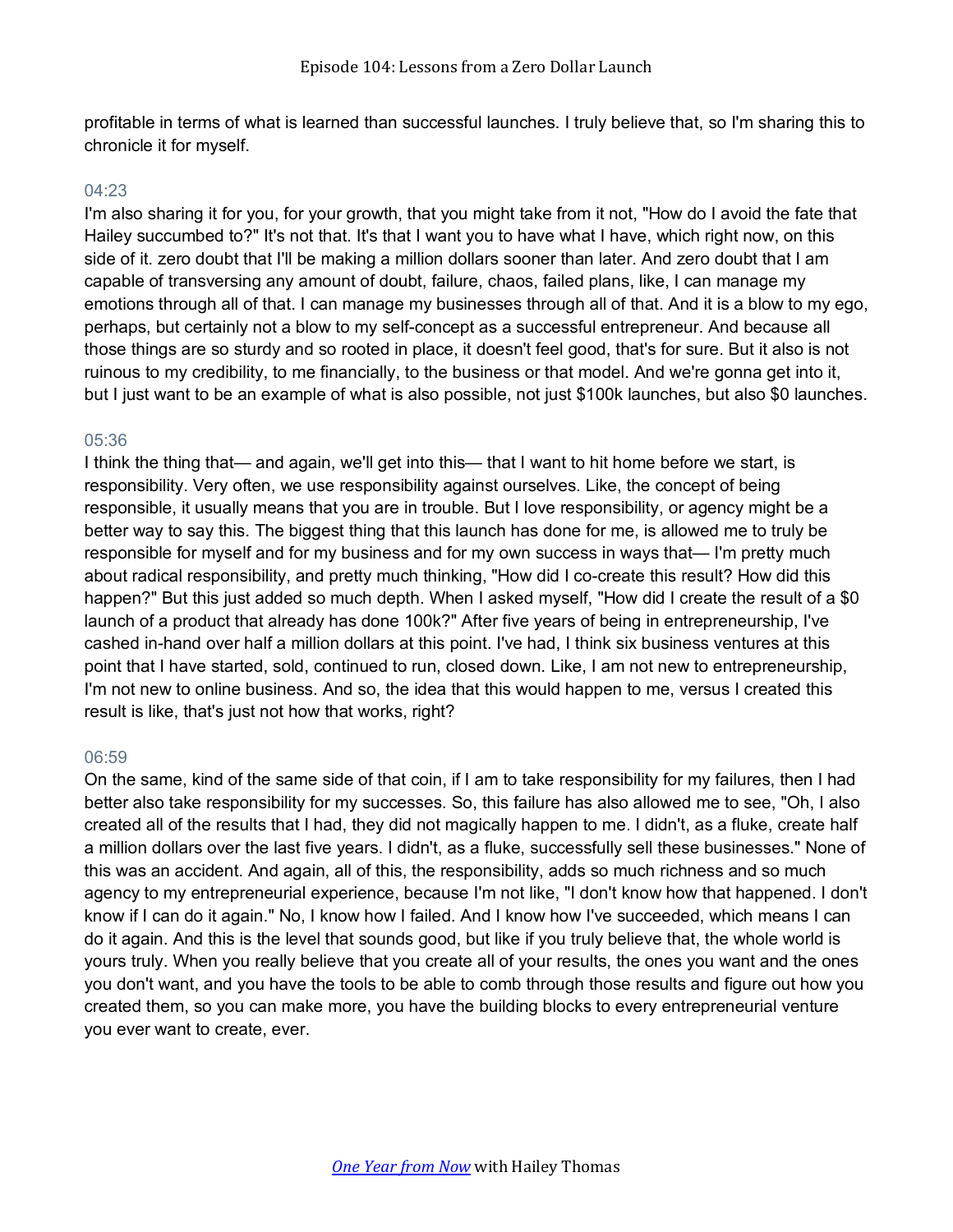## 08:21

Because I know you're listening to this podcast, the one you're working on now is not the only one you're gonna want to build, whatever you're working on now. You have ideas and visions, and all of those things. And the sooner you get truly, deeply grounded in, "I can create whatever I want. I have the emotional resilience to withstand any amount of failure publicly, personally, large, small. I have the tools that I need to learn how to replicate success, and I know how to evaluate failure." Like, you have everything you need to build whatever you want for the rest of your life. And this failure for me only further proved that.

## 09:07

So, this is why I'm recording this episode. I guess before I get into my big three things, big three learnings, I want to say the reasons that were not associated with this failure. My marketing was off. It was not the price. This is a \$20,000 offering. It was not the marketing. It was not the price. It was not my email copy. It wasn't any of those things. And I know that because (A.) again, this is a product that has already sold. So, I know that the marketing, because it was similar to the first round of marketing first of all, looked great. It sounded great. I know it works because it has worked in the past and again, I'm not new to entrepreneurship. So, I might question my marketing, the effectiveness of my marketing, if this was like, the first thing I've ever sold, except I've been spending the last five years selling things, making lots of money, and living off that money for five years. So, I know that's not it.

#### 10:05

I have sold, in terms of pricing, everything from a— I think the least expensive thing that I currently sell amongst my portfolio of businesses is a \$50 offering, a \$500 offering, a \$5,000 offering. The Residency is \$20,000. And I sell \$30,000 one-off coaching. So, I know that I can sell anything, at any price point. So, it also wasn't the price. And the reason I'm going over this is because it came up a little bit in the group, the live session, like, I think the way the person, they worded it much better or more clearly than what I was going to say, but they asked like, "How much time did you spend thinking the offering was out of alignment? Thinking that maybe the product or the offer wasn't something people wanted? The pricing was off or the way you marketed it was off?" And my answer to her was, "Very little, very little time. I'm quite good at this," right? I'm quite good at positioning and packaging and selling, and so I didn't spend a lot of time. Obviously— not maybe it's not obvious, but time reviewing it, absolutely, always look at those things. But in terms of like, freaking myself out and trying to psych myself out, like those were the problems. The data that I have suggests that none of that was the actual issue because if it was, then I wouldn't have sold as much of this product, sold as much of other products at varying price points for that to be true.

## 11:37

So, if it wasn't all of those things, what was it? There's kind of a two-part answer here. One was the belief that I had that, at the time, again, I'd already sold round one, we'd kicked off the first round of The Residency, the first cohort, but I was having thoughts about it being a fluke and, "No one's gonna buy this again. Or maybe they will, I hope they do. It's so good. The residents are learning so much. Kickoff is already worth what they've invested. This is so good. I hope other people see it too." Hope is not a good business strategy. There was a lot of hoping happening, and not me grounding in what I know to be true now; who this is for, why it's for them, exactly why they should start now, and a lot of hoping.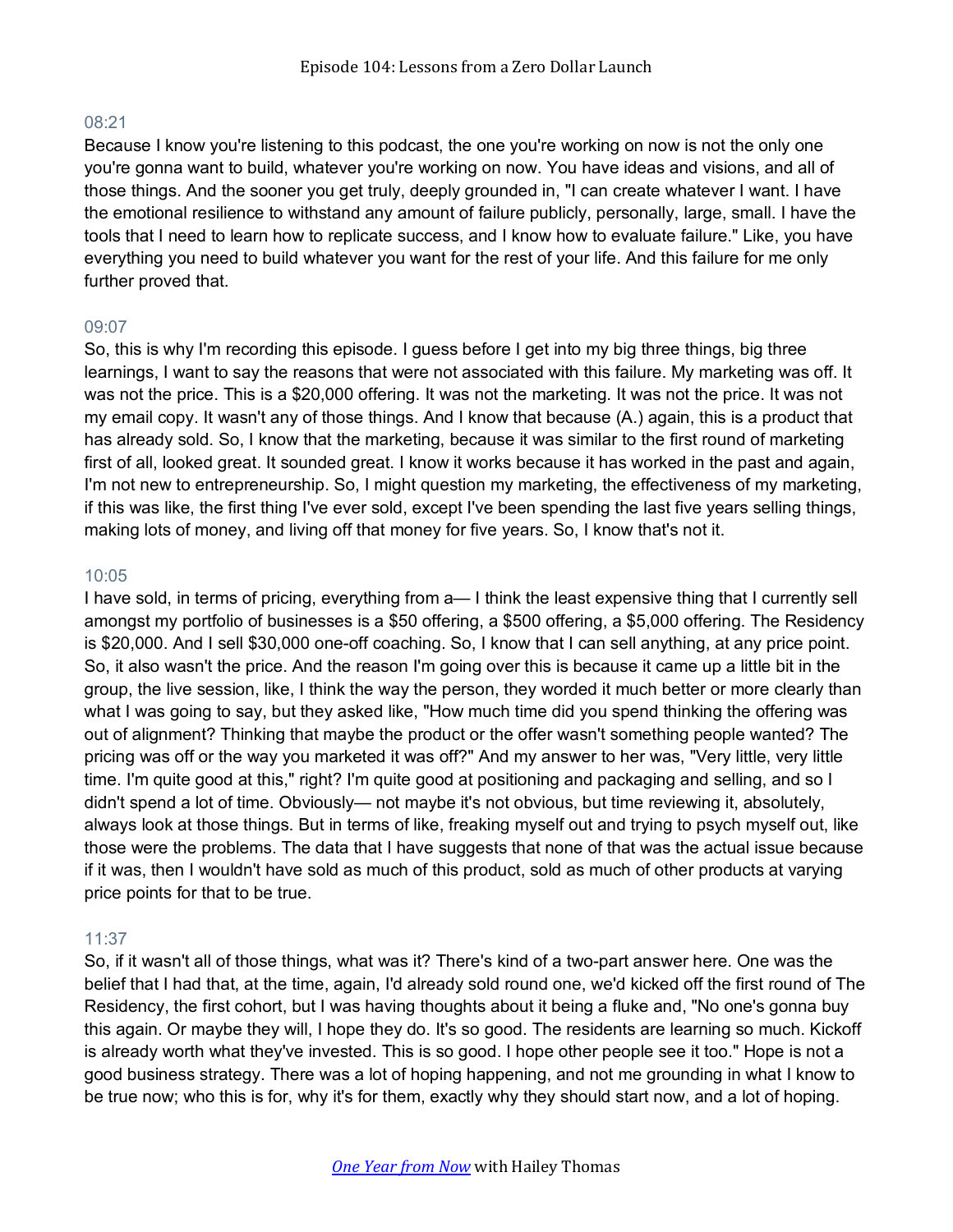So, I had, let's say one hand on the business trying to like, shove it forward with like, hope and like, "Oh my gosh, I can't believe this happened." Because like, successfully launching a group program, like, that part is a new experience for me. And so, part of my brain didn't believe that we actually did it at that time.

# $12:50$

And so, one hand on the business, hoping and kind of shoving it forward. And then, I have all these other things happening in my personal life that I'm sorted and being supported with and getting help with. Changes in our large-scale family dynamic, changes in my faith community, changes in my health that I'm addressing, but I was resisting that those needed space for me to explore them. I guess the best analogy, like you all can't see me obviously, but I've got one hand kind of facing forward, like that as the hope and kind of like pushing on my business. And then, I had one hand facing backwards behind me, trying to be like, "No, no, life stuff, just be cool. You can handle it, Hailey, just be cool." And resisting the space that that needed in my calendar, the brain space that I needed, right? And like, these are things I talk to my clients about. So, I guess one thing for you all is, there is no version of like, "And yes, I am the coach that knows every single thing and I never do anything wrong," like no, I still have a very human brain, which means I'm constantly needing to like, evaluate my own shit. I'm constantly needing to continue to grow in managing my own mind. And so, I had the split resources where it was just a lot of resistance on all sides, and not groundedness.

## 14:18

And I think even as pragmatic as I am, like people feel that. They experience the resistance that we are experiencing, or the hesitation that we are experiencing. People don't respond when we're waiting for them to validate us, right? It's a little bit like, I got on a friend, because one of her things is: people in the world, society, doesn't take her work seriously. Her partner doesn't take her work seriously. And I was like, "My love, the call is coming from inside the house. Here are the ways in which you're not really taking your work seriously. You're not really validating yourself." The world just reflects to us what we think about our work and how grounded we are in what the offer is, and especially as it comes to coaching. You, really— I won't say you can't, but it is really challenging, actually, to sell at a high level of coaching when you are not in integrity with yourself and your work. So, like, if you're asking your clients to believe in themselves and to challenge themselves, and to give themselves the resources they need, but you are with one arm, stiff-arming your own needs and not believing yourself when you say you need this space and like, not showing up for yourself like, that's out of integrity. Or you are questioning your offer and then asking people to validate your offer by buying it like, that's out of integrity, not of lockstep, if you will. So, that was more of the challenge.

## 15:51

And yes, are there better Instagram strategies and better marketing strategies and better emails I could have sent? Probably. I'm not going to be like, "Yes, everything was perfect." No, probably, but when you are launching a product or selling anything, you don't need complete perfection, what you need is presence. And my presence was so divided, that that was evident, and energetically, is what people were engaging with. So, even if people were like, "This is so cool, and this is so amazing." And I really want that. One of the pieces of feedback, I will just be super candidate that I got was like, "Yes, this is on my bucket list," right? So, there's a distance to bucket list items than there are things of, "I'm ready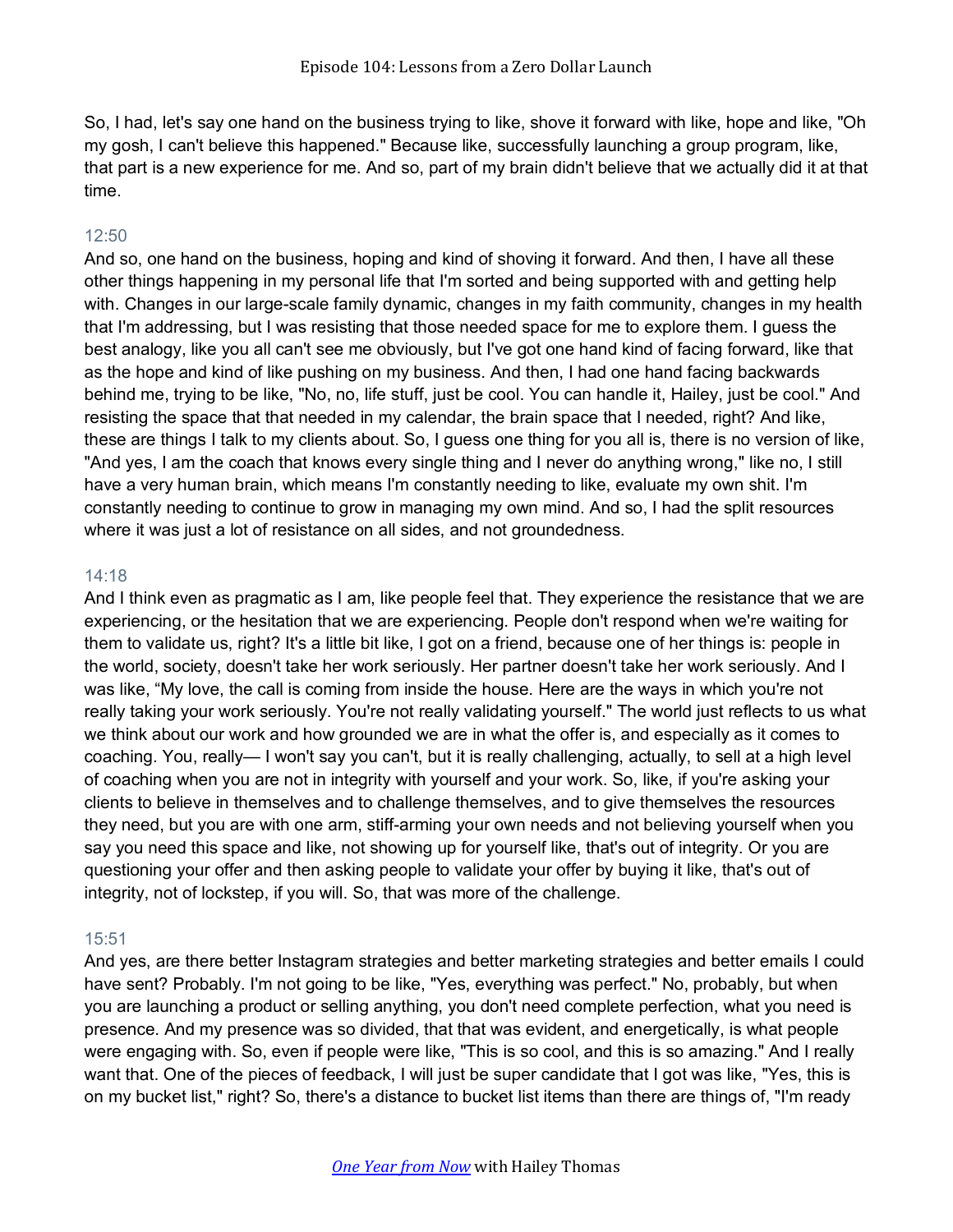to start now." And it's a little bit like the distance in which I was holding my own needs at, right? It was out of integrity in that way.

#### 16:41

So, here's some things that I found after the \$0 launch. One that I'm very proud of is: seeing how far my own emotional resilience had come. So, towards the end of the launch, just filled with like, disappointment and embarrassment and feeling shameful and impatient and panicky. But that didn't last very long. Meaning, I didn't keep like, spiraling on it, I didn't make it mean that I was not going to be successful ever again. I was able to identify and experience those emotions in a way that, again, took me a week, week and a half. It wasn't like, "I just feel better now." Like, it took some time. And I cried and asked for support from my peers and support from my mentors. But the resilience there that was built up was part of the reason why, once I was through kind of the bigger parts of those emotions, I was like, "Oh, this is ripe with learnings, ripe with takeaways for me." So, I was really excited about the resilience, really excited about seeing that resistance that I shared. Those were the two like, first big boulders that were on Earth.

## 17:58

I also realized, this kind of goes in lockstep with this idea of radical responsibility, I really saw how strong my resource management skills are. So, when I say resource management skills, what I mean is my ability as a CEO, that I've developed over time, or as an entrepreneur, truly as an entrepreneur that I've developed over time, to look at all of the things I have in my backpack, everything available to me, and from that create whatever I want. So, my biggest asset, my coaching businesses, of my portfolio, my largest asset just had a \$0 month where we thought it was going to be a six-figure, multi-six-figure month, what do we do? Because we still have to run the business and that costs money, right? So, my ability to tap into—and it piggybacks off the emotional resilience— but like, because I wasn't shut down in shame for very long I could get to work to like, solve the problems. Or if there are any cashflow issues, or, "Oh, right, we have savings for that." Like, re-evaluating what spending needs to happen or not, changing...

## 19:13

You know, when I say resources, I mean time, money, like vendors, contracts, like all sorts of things. All of it is a resource to create what I want. And what I wanted was to like, have my business be continuing to run, right? It wasn't like, "I didn't do this launch, so now we just panic because there was no money." Like, no, radical responsibility would have me look at all the resources. What needs to happen now? What do you need next? What's just the next thing? And so, seeing myself like, again, have a really challenging emotional experience, allowing myself to pass through it without rushing, and I didn't try to solve for that first maybe two and a half weeks. Definitely a week and a half, probably closer to two weeks, maybe two and a half weeks, where I was not making myself responsible for solving business problems. I do not solve business problems when I am feeling like, deep senses of like, misery or shame or disappointment or embarrassment, because at that point, my decisions are just to alleviate those emotions. They're not actually sound business decisions, they're just decisions to alleviate feeling badly. And so, I wasn't able to— I don't want to say I wasn't able to think clearly, but I am able to think more clearly when I'm not feeling deep shame and disappointment and embarrassment and impatience. I make better business decisions when I allow myself to pass through those emotions. And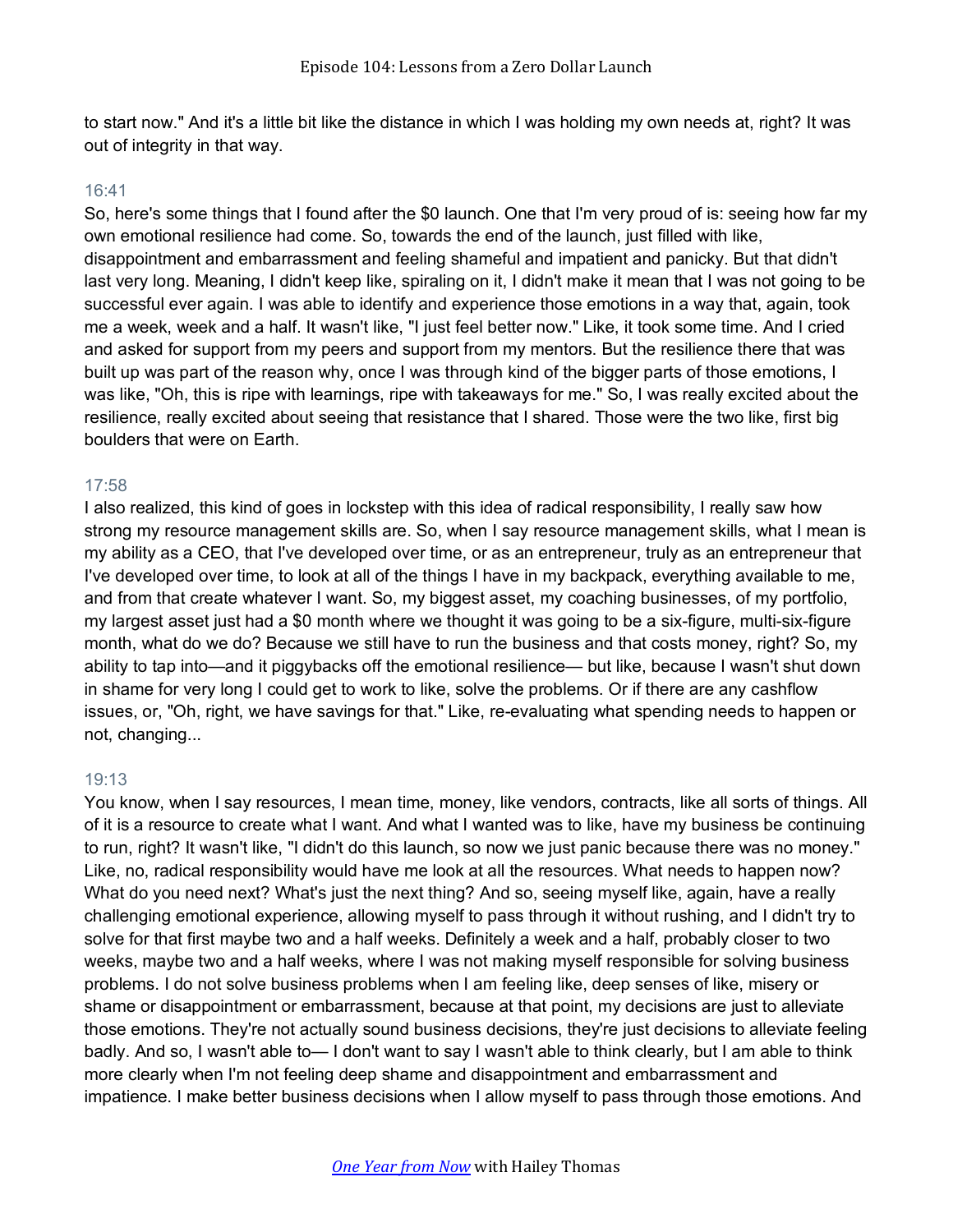I can pretty effectively pass through those emotions now, it doesn't take that long. So, I was able to, like, trust myself, give myself the space that, even if it was a week and a half, two weeks, two and a half weeks of not making major business decisions after a failed launch, I could trust myself to just be where I was in the process, knowing that my skills and resource management were strong enough that like, "Yeah, and when we're done with this, we'll get to work." And I did, right? Went unsolved for all the needs that my business had, decided what we were going to do next, right?

# 21:20

So, I decided to continue on. And this is when I did the evaluations, a lot of the evaluations of the selling process, the offer itself, my business. And I asked myself, not from a— like, there's a very certain way to ask, and then there's a really insecure way to ask: Is this what you want to be selling? Is this the offer? Is this what needs to be alive in the world? And my answer for The Residency was yes. And in fact, my failed launch and how I was doing after it is part of the reason why I knew this needs to be out in the world. It's part of how I knew that my work, and all the concepts I come up with, the way that I coach, how I coach, because I do it to myself first and I was able to weather the storm fairly well and pretty quickly, I know that high level business strategy skills and emotional resilience skills side-byside works. And so, I was actually surer about this offer and The Residency being alive in the world after I failed.

#### $22.29$

I think one of the fun things, again, that I'm going to be excited to look back on is, as I continue to sell cohorts of The Residency and put together these groups of entrepreneurs. I'm keeping Cohort Two as Cohort Two, right? So, I'm not like, going back to sell Cohort Two. Cohort Two is done. And it's like, a brick, a very special moment in the history of The Residency, because I've learned as much from Cohort Two as I have from Cohort One. So, the next cohort that will be enrolling will be Cohort Three.

## 23:00

So, I saw the resilience and the resistance, I saw my resource management skills for what they were. And then, I want to talk about the aftermath, which for me was big, big clarity. So, and I think it was only clarity because of how I allowed myself to process and the skills that I had to do this. So, like I said, I evaluated the crap out of this launch. And it wasn't all at once. It was like, every couple of days, every week, I was— I guess it was every couple of days, but evaluating a different part of this. So, evaluating how I showed up as a CEO, as an entrepreneur, evaluating our marketing for it, evaluating the offer itself, evaluating, "What did I learn about a change in business models?" Evaluating just the month of March and my basic business evaluation, evaluating the first quarter of the year, like, a lot of it was going, "What did I create?" And again, create not like, "What happened?" What did I create? What did I create? What were my expectations? What worked? What did not work? What do I want to do differently? What have I learned? And I didn't do all of those questions all of the time. Sometimes, the evaluations were just literally there's a couple pages in my notebook that I kind of just put sticky notes around, and anytime I thought of a new concept or a new understanding that I could share with my Residents about selling their own offers, changing business models, whatever, I've just written a little note in there.

## **Hailey** 24:33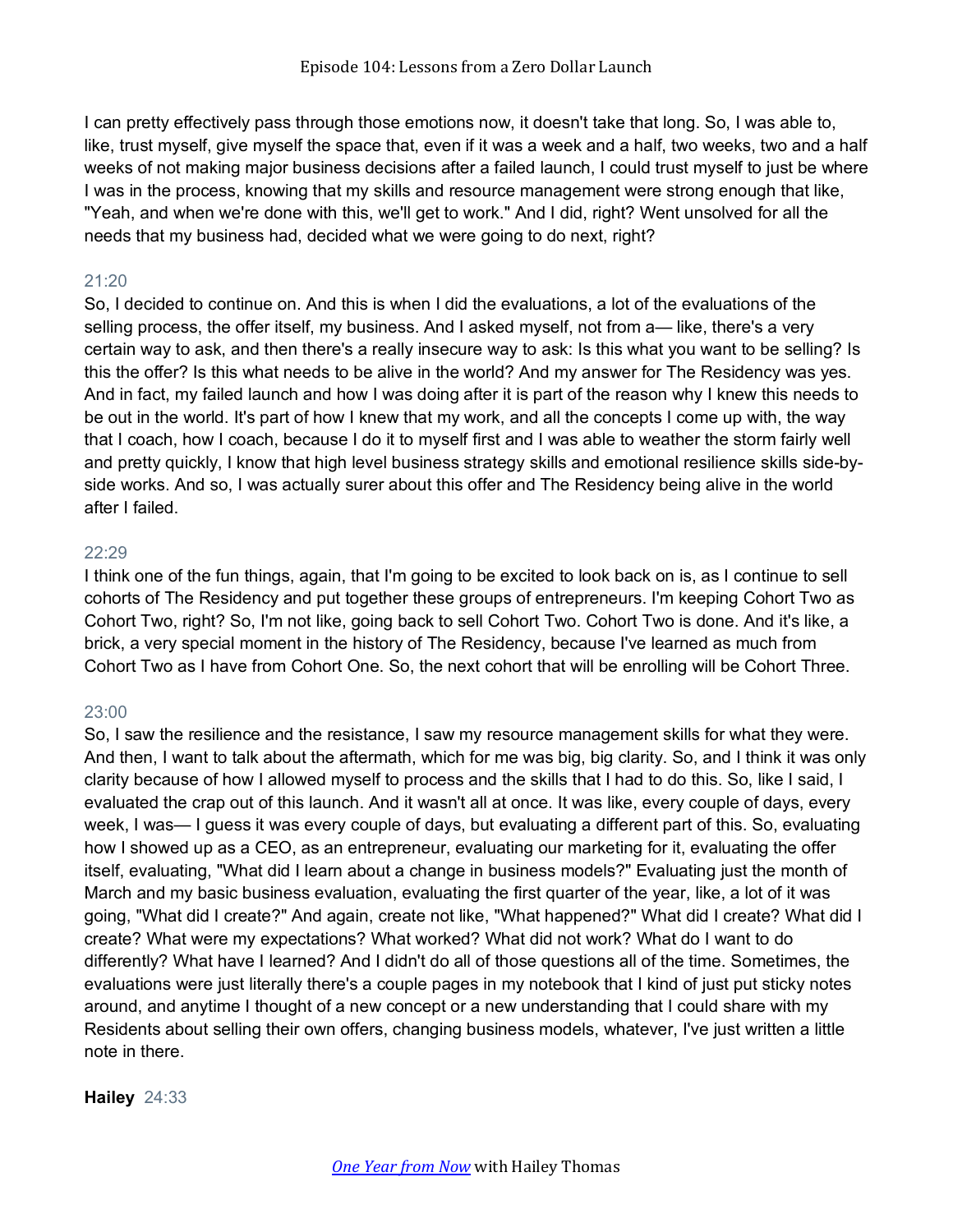So, I had one thing that was ongoing and then like, every couple days, I was evaluating another couple of things until I got to, kind of like I said, this new level of trueness about my work and about my ability to carry out my mission, which is to help entrepreneurs play this game for the rest of their lives, building high impact and high profit products and offers and businesses and projects, forever. I also kind of reworked, or had more clarity, around who it was I wanted in Cohort Three, how I'm going about selling it, and why. So, Cohort Three is enrolling on a rolling basis. So, instead of like in Cohort One and Two, where it was like, "You can enroll from this time to this time," I'm essentially going to enroll Cohort Three, as I meet the best fit entrepreneurs. That profile has shifted just a little bit, just slightly. And so, there's some things I'm playing with in the marketing and playing with in terms of how and where I'm meeting folks and attracting clients. But we'll be enrolling as I collect the 12 best entrepreneurs for Cohort Three, that is when Cohort Three will start. So again, this is very different than rounds one and two, where we had a very set start date, I knew exactly when the three-day kickoff was going to be, I knew when the mid-session event would be. This is on a rolling basis, there's a level of kind of trust and back and forth I'm doing with clients.

## 26:07

And so, as a kind of win for them, which again, I think it's wildly valuable if your coach is willing to be like, yeah, we'll go when we have the 12 best, like when you'll have the 11 best peers ever, we'll go when we have those people. But on top of that, between when Cohort Three residents sign and when we start, there'll be doing one-on-one coaching with me. So, Cohort Three is going to have the added benefit of their round starting and like, there'll be plenty of notice of exactly when they're one year will start, but they might have a couple weeks, several weeks, maybe even a couple months, of one-on-one coaching, and then they get the Cohort, and we're ready to start in a group coaching container and kick ass in there. So, this is a, I think, incredibly valuable offer. It's really different than how I sold the other two, and I'm really excited about how it is different. So, here's my plug here, if you know you want to be in The Residency, this is a really great round to sign up for. Because you'll be getting one-on-one coaching and group coaching once your cohort has the 12 best entrepreneurs in it. So, it's actually a very good time to get started.

## 27:28

The other thing that I found in this kind of aftermath, the big clarity. I've said it, I think three times in this episode again, but I'm gonna say it again, more responsibility for my results and more willingness to do whatever it takes. So, I think when we think, "I'll do whatever it takes," first of all, it sounds good, but very often we make decisions, trying to avoid things like \$0 launches, trying to avoid failure. But the failure is how you learn what needs to happen. The fastest way through is to accumulate as much failure as you can, which sounds really antithetical to being successful, but that's the fastest way through. It also means that doing whatever it takes, sometimes we think it means more action, like, doing more stuff, being willing to invest more, or I don't know, do ads or funnels or be very unique or like, it means more, but I think what it actually means is being more willing to experience newer depths of all of your emotions. So, it's not about the tasks like, investing more or doing ads or changing your marketing, like, all of that is neutral. It's really about, "Are you willing to experience disappointment, embarrassment, impatience? Are you also willing to feel or experience contentment and true pride in your work and compassion for yourself and trust in yourself? Are you willing to experience deeper levels of all of those things, of those emotions?" If you are, you can do whatever you want. And you'll